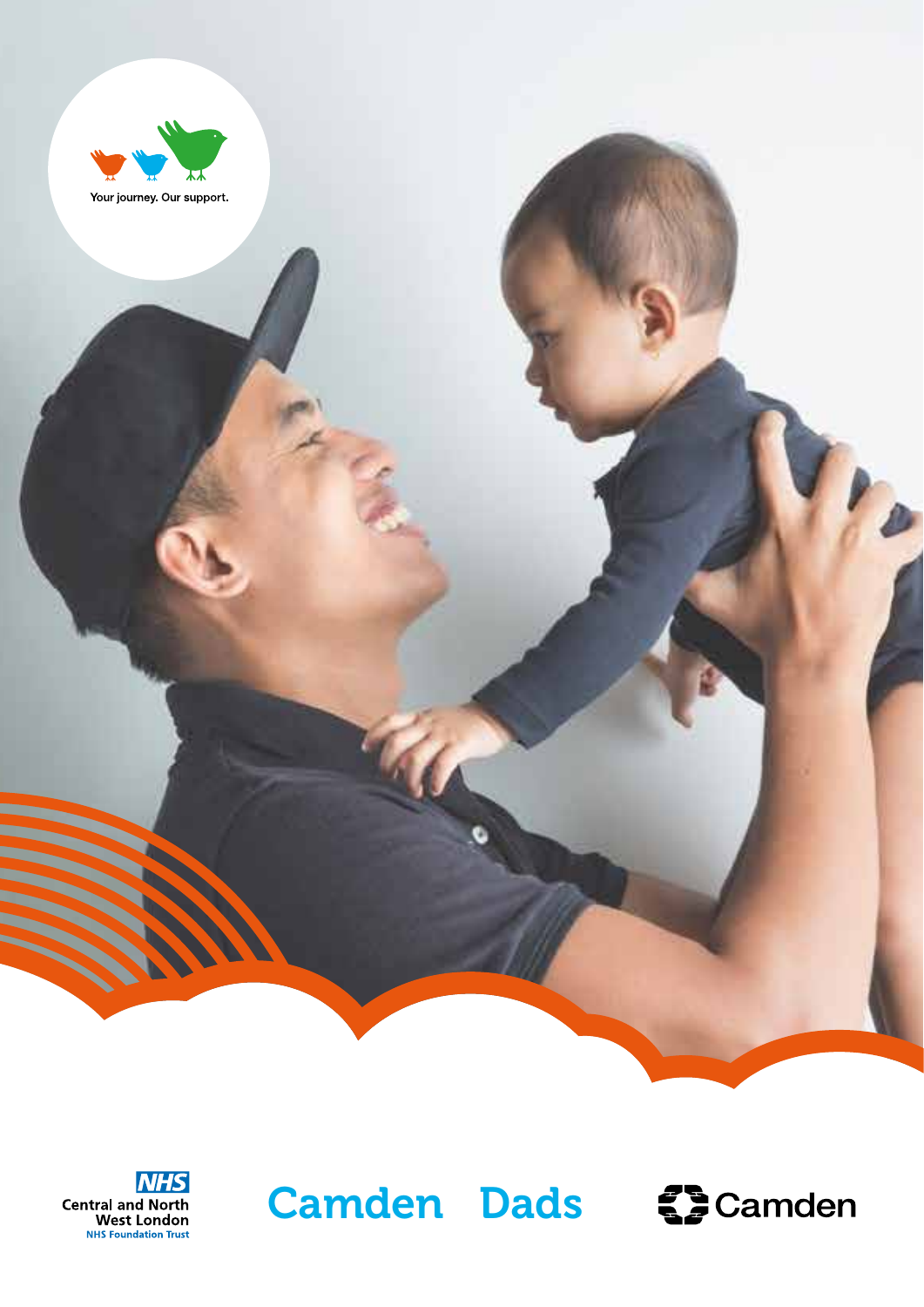# Becoming a dad or being a male carer may really change who you are and your lifestyle.

When dads and male carers spend time with their children, and know about children's development they…

- Have a closer bond with their child
- Talk and play more with their child
- Are more confident as a parent.

Children who grow up with warm, loving, and actively involved dads and male carers...

- Are happy and emotionally secure
- Care and empathise for others
- Do well in nursery and school
- Have better relationships as adults.

Families are not the same. Whether you live together or apart, all dads and male carers are welcome.



Saturday mornings 10am–12 noon Camden Children's Centres *(Venues as listed)*

Come and play, meet other dads and children and have fun together.

### Do you know?

Dads and children can swim free, for information and times contact camdendads@camden.gov.uk

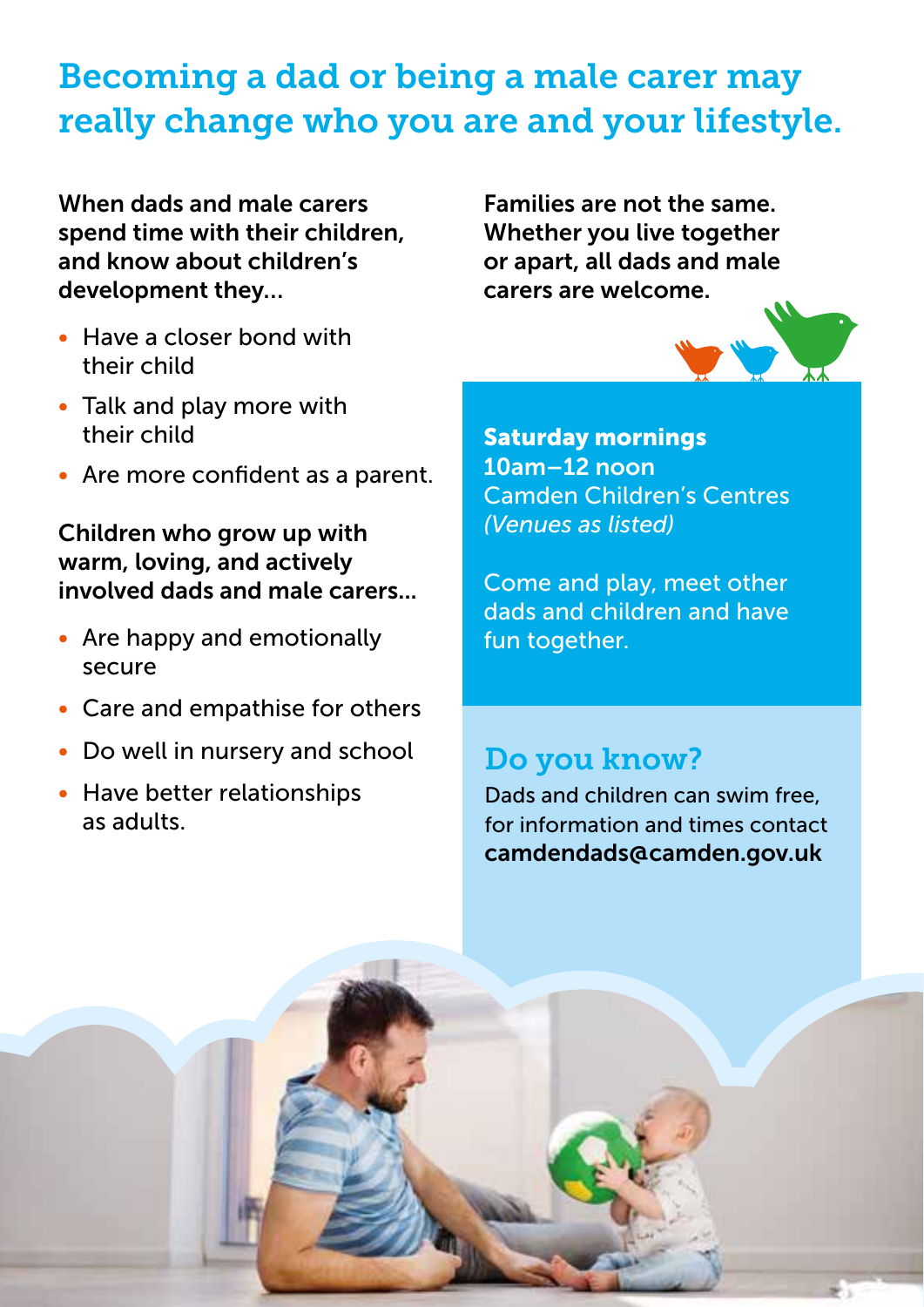## Camden Dads drop-in

2nd July 2022 | 10am–12 noon Venue: Kilburn Grange CC Stay & Play / Arts & Crafts

16th July 2022 | 10am–12 noon Venue: Hampden CC Music & Play

30th July 2022 | 10am–12 noon Venue: Harmood CC Cooking & Sensory Play

6th Aug 2022 | 10am Venue: Post Museum (booking required)

13th Aug 2022 | 10am–12 noon Venue: Kilburn Grange CC Messy Play

20th Aug 2022 | 10am–12 noon Venue: Hampden CC Stay & Play / Arts & Crafts

10th Sept 2022 | 10am–12 noon Venue: Harmood CC Music & Play

17th Sept 2022 | 11am–1pm Venue: Talacre Open Space Prince of Wales Road Sports Day Activities

24th Sept 2022 | 10am–12 noon Venue: Kilburn Grange CC Cooking & Sensory Play

8th Oct 2022 | 10am–12 noon Venue: Hampden CC Messy Play

15th Oct 2022 | 10am Venue: Kentish Town City Farm (booking required)

22nd Oct 2022 | 10am–12 noon Venue: Harmood CC Stay & Play / Arts Crafts

5th Nov 2022 | 10am–12 noon Venue: Kilburn Grange CC Music & Play

12th Nov 2022 | 10am Venue: British Museum (booking required)

19th Nov 2022 | 10am–12 noon Venue: Hampden CC Cooking & Sensory Play

3rd Dec 2022 | 10am–12 noon Venue: Harmood CC Messy Play

17th Dec 2022 | 11am–2pm Venue: Kilburn Grange CC Christmas Party